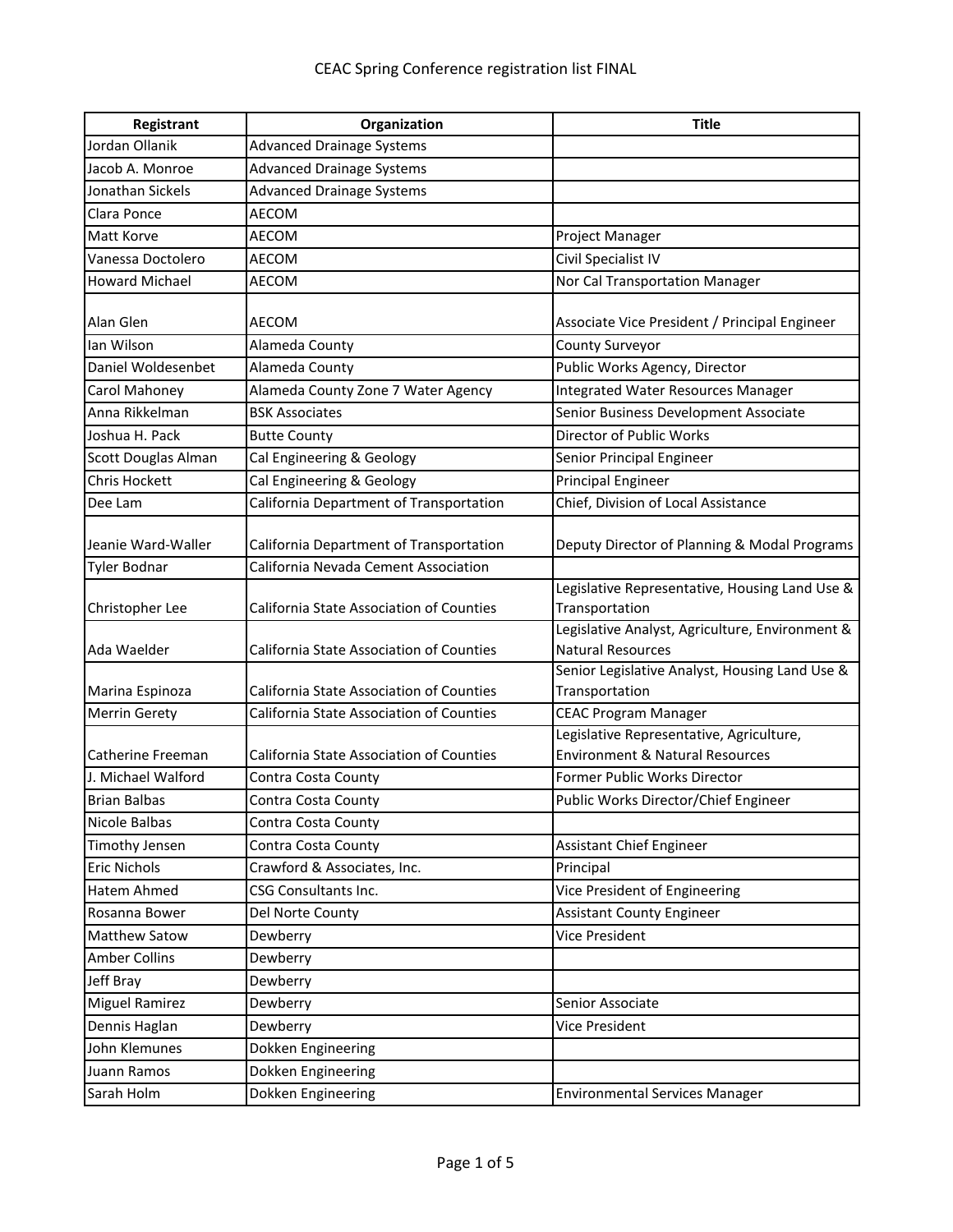| Registrant               | Organization                                    | <b>Title</b>                                               |
|--------------------------|-------------------------------------------------|------------------------------------------------------------|
| <b>Matt Griggs</b>       | Dokken Engineering                              | <b>Transportation Group Manager</b>                        |
| Lamin Williams           | Federal Highway Administration (FHWA)           | Project Delivery Team Leader (North)                       |
| <b>Matt Schmitz</b>      | Federal Highway Administration (FHWA)           | Director, Project Delivery                                 |
| Raewyn Butcher           | Ghirardelli Associates, Inc.                    | <b>Business Development Manager</b>                        |
| Natasha DeBenon          | Ghirardelli Associates, Inc.                    | <b>Client Development Manager</b>                          |
|                          |                                                 | Construction Inspector / Pavement                          |
| Cesar Lara               | Ghirardelli Associates, Inc.                    | <b>Preservation Specialist</b>                             |
| Charlie Krueger          | Ghirardelli Associates, Inc.                    |                                                            |
| <b>Todd Day</b>          | Ghirardelli Associates, Inc.                    | Project Manager                                            |
| William Butcher          | Ghirardelli Associates, Inc.                    | <b>Asset Coordinator</b>                                   |
| Frank Lopez              | Harris & Associates                             | Vice President, Engineering Services                       |
| <b>Tom Mattson</b>       | Humboldt County                                 | <b>Public Works Director</b>                               |
| Bob W. Bronkall          | <b>Humboldt County</b>                          | Deputy Director, Roads and Land Use                        |
| <b>Alex Sherrod</b>      | InfraSteel by Precision Pipe & Products, Inc.   |                                                            |
| Cullom Walker, III       | Infrasteel by Precision Pipe and Products, Inc. |                                                            |
| Theron Roschen           | <b>Interwest Consulting Group</b>               | <b>Municipal Manager</b>                                   |
| Sherina Lam              | Kimley-Horn and Associates, Inc.                | Project Manager                                            |
| Matt Weir                | Kimley-Horn and Associates, Inc.                | Project Manager                                            |
| Robert Paderna           | Kimley-Horn and Associates, Inc.                | Project Manager                                            |
| <b>Frederik Venter</b>   | Kimley-Horn and Associates, Inc.                |                                                            |
| <b>Mary Reyes</b>        | Los Angeles County                              | <b>Assistant Deputy Director</b>                           |
| Carolina T. Hernandez    | Los Angeles County                              | <b>Assistant Deputy Director</b>                           |
|                          |                                                 | Assistant Deputy Director, Environmental                   |
| Coby Skye                | Los Angeles County                              | Programs                                                   |
|                          |                                                 | Assistant Deputy Director, Stormwater                      |
| Keith Lilley             | Los Angeles County                              | Planning                                                   |
| James Chon               | Los Angeles County                              | <b>Principal Engineer</b>                                  |
|                          |                                                 | Former Deputy Director/CEAC Newsletter                     |
| <b>Patrick DeChellis</b> | Los Angeles County                              | Editor                                                     |
|                          |                                                 | Deputy Public Works Director, Engineering                  |
| Jared Carter             | Madera County                                   | Services<br><b>CEAC Treasurer Emeritus/Former Director</b> |
| Mehdi Madjd-Sadjadi      | <b>Marin County</b>                             | <b>Public Works</b>                                        |
| <b>Howard Dashiell</b>   | Mendocino County                                | Transportation Director, County Engineer                   |
| <b>Martin McIlroy</b>    | MGE Engineering, Inc.                           | Associate                                                  |
| <b>Stephen Hawkins</b>   | MGE Engineering, Inc.                           | Project Manager                                            |
| <b>Robert Sennett</b>    | MGE Engineering, Inc.                           | <b>Principal Engineer</b>                                  |
|                          |                                                 | Vice President - Area Executive Northern                   |
| Jim Porter               | Michael Baker International                     | California                                                 |
| Nabaz Saieed             | Michael Baker International                     | <b>Associate Vice President</b>                            |
| Les Hopper               | Michael Baker International                     | Regional Practice Lead - Transportation                    |
| <b>Bob Morrison</b>      | Monument                                        | <b>Vice President Operations</b>                           |
| Jason Jurrens            | Murraysmith   Quincy Engineering                | Associate Principal                                        |
|                          |                                                 |                                                            |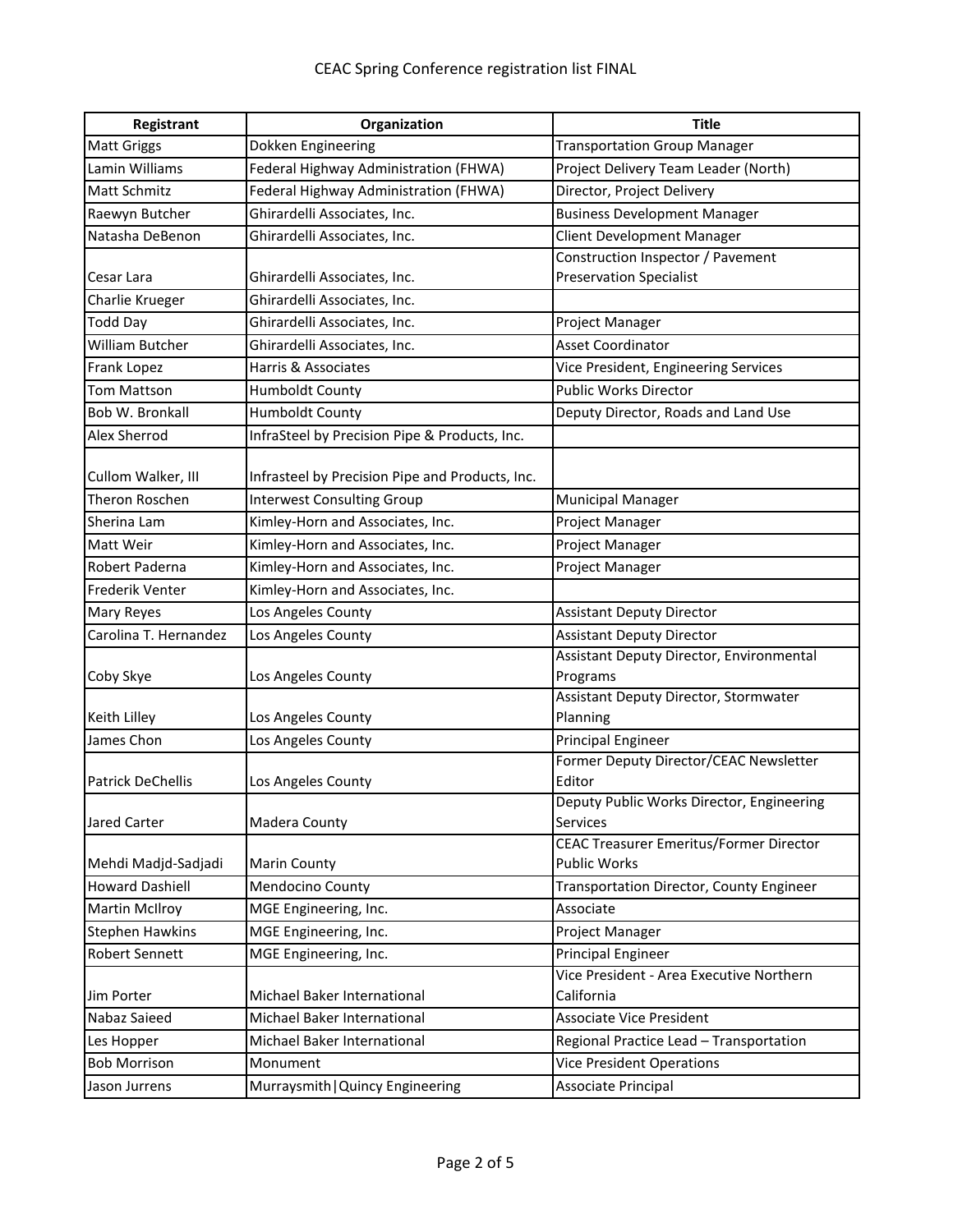| Registrant             | Organization                           | <b>Title</b>                                 |
|------------------------|----------------------------------------|----------------------------------------------|
| <b>Steve Lederer</b>   | Napa County                            | <b>Public Works Director</b>                 |
| Danielle Goshert       | Napa County                            | County Surveyor                              |
| <b>Tracy Bartlett</b>  | <b>NCE</b>                             | <b>Business Development Coordinator</b>      |
| Michael Jay Leacox     | <b>NCE</b>                             | Principal                                    |
| <b>Mike Carlson</b>    | <b>NCE</b>                             | Principal                                    |
| Panos Kokkas           | Nevada County                          | <b>Public Works Director</b>                 |
| Trisha Tillotson       | Nevada County                          | Community Development Agency Director        |
| <b>Jack Abcarius</b>   | NV <sub>5</sub>                        | Associate/Engineering Manager                |
|                        |                                        | Active Transportation Coordinator ·          |
| Ariana Lopez           | Orange County                          | Programming                                  |
| Francisco Barajas      | <b>Orange County</b>                   | Legislative Manager                          |
|                        |                                        |                                              |
| Nardy Khan             | <b>Orange County</b>                   | Deputy Director - OC Infrastructure Programs |
| <b>Matt Randall</b>    | <b>Placer County</b>                   | Division Manager - Road Maintenance          |
| Wes Zicker             | <b>Placer County</b>                   | Former CDRA Director                         |
| Kiana L. Valentine     | Politico Group                         | Consultant                                   |
| <b>Tim Hayes</b>       | Psomas                                 | Principal                                    |
| Reuben Tolentino       | Psomas                                 |                                              |
| <b>Brian Wright</b>    | Psomas                                 |                                              |
| <b>Frank Martin</b>    | Psomas                                 | Vice President                               |
| <b>Sherry Sweitzer</b> | Quincy Engineering, Inc. - Murraysmith |                                              |
| <b>Pattie McNamee</b>  | Quincy Engineering, Inc. - Murraysmith |                                              |
| <b>Mike Hagerty</b>    | Quincy Engineering, Inc. - Murraysmith |                                              |
| <b>Scott McCauley</b>  | Quincy Engineering, Inc. - Murraysmith | Senior Engineer                              |
|                        |                                        | Deputy Director Capital Project              |
| Mojahed Salama         | <b>Riverside County</b>                | Development/Engine                           |
| Dennis Acuna           | <b>Riverside County</b>                | <b>Traffic Engineer</b>                      |
| George Johnson         | Riverside County                       | Former County Executive Officer              |
| Mark Lancaster         | Riverside County                       | Director, Transportation                     |
|                        |                                        | Former Deputy County Executive, Public Works |
| <b>Michael Penrose</b> | Sacramento County                      | & Infrastructure                             |
| <b>Steve White</b>     | Sacramento County                      | Principal Civil Engineer                     |
| Lupe Rodriguez         | Sacramento County                      | Chief, Operations & Maintenance Division     |
| Cameron Shew           | Sacramento County                      | Senior Civil Engineer                        |
| Matthew G. Darrow      | Sacramento County                      | Chief, Planning & Programs                   |
| Ron Vicari             | Sacramento County                      | Transportation, Director                     |
| Melissa Wright         | Sacramento County                      | Principal Civil Engineer                     |
| <b>Kevin Bewsey</b>    | Sacramento County                      | Principal Civil Engineer                     |
| Kamal Atwal            | Sacramento County                      | Principal Civil Engineer                     |
| Michael B. Fam         | San Bernardino County                  | <b>Public Works</b>                          |
| Kris Balaji            | San Joaquin County                     | <b>Director Public Works</b>                 |
| Fritz Buchman          | San Joaquin County                     | Deputy Director Public Works                 |
| David Tolliver         | San Joaquin County                     | Deputy Director of Operations                |
| Najee Zarif            | San Joaquin County                     | Deputy Director, Engineering                 |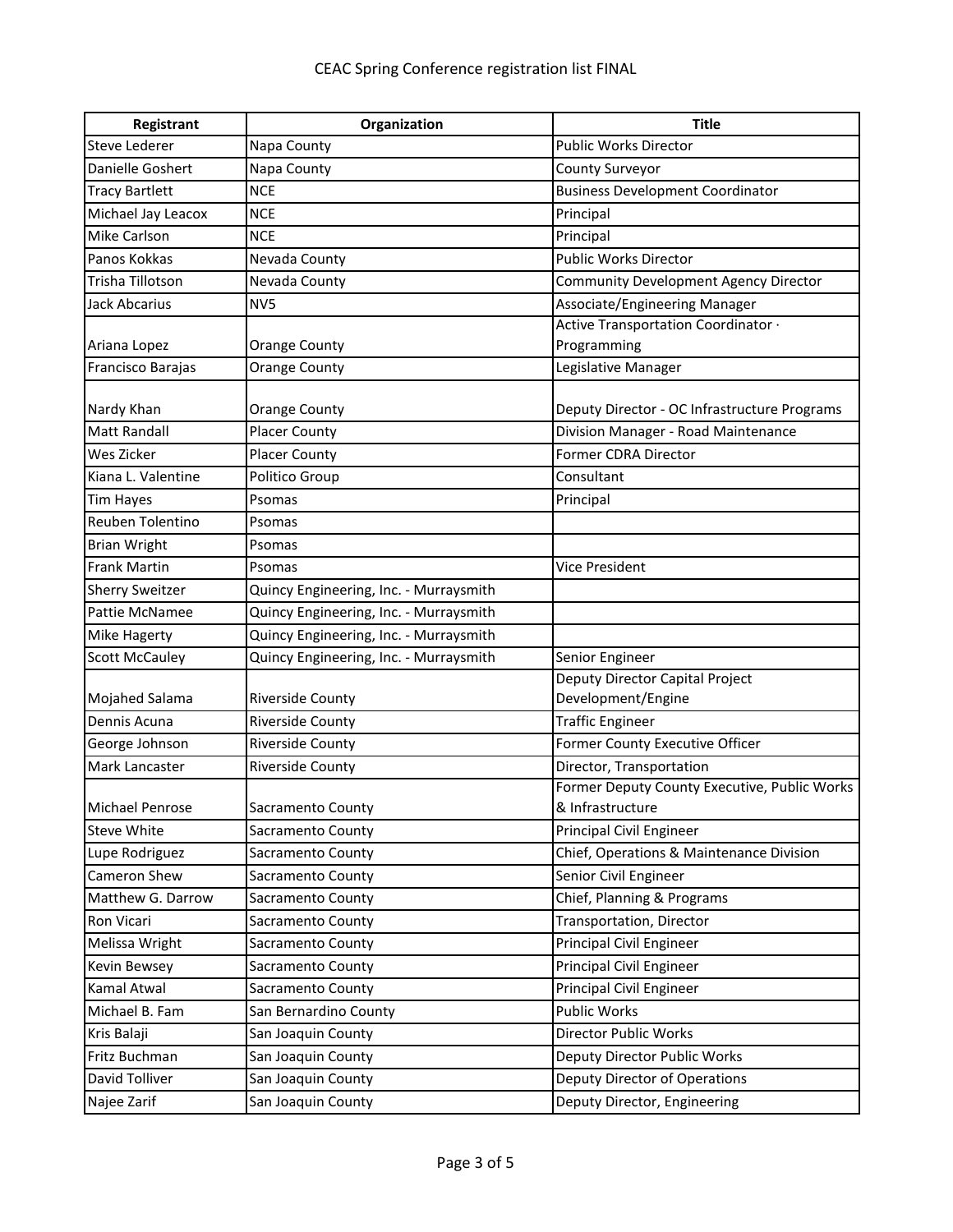| Registrant              | Organization                      | <b>Title</b>                                 |
|-------------------------|-----------------------------------|----------------------------------------------|
| <b>Jack Navone</b>      | San Joaquin County                | Former Public Works Director                 |
| John Diodati            | San Luis Obispo County            | Director of Public Works                     |
| Cindy Treichler         | San Luis Obispo County            | Deputy Director                              |
| Kate Ballantyne         | San Luis Obispo County            | Deputy Director                              |
| Rachel Naccarati        | San Luis Obispo County            | Engineer IV                                  |
| John Waddell            | San Luis Obispo County            | Deputy Director                              |
| <b>Mladen Bandov</b>    | San Luis Obispo County            | <b>Water Resources Engineer</b>              |
| David Grim              | San Luis Obispo County            | Development Services Manager                 |
| <b>Brian Uder</b>       | San Luis Obispo County            | Engineer IV                                  |
| <b>Thomas Fayram</b>    | Santa Barbara County              | Former Deputy Director, Water Resources      |
|                         |                                   | Former Deputy Director, Resource Recovery &  |
| Mark A. Schleich        | Santa Barbara County              | Waste Mgt.                                   |
| Scott McGolpin          | Santa Barbara County              | <b>Public Works Director</b>                 |
| Walter Rubalcava        | Santa Barbara County              | Civil Engineer                               |
| Chris Sneddon           | Santa Barbara County              | Deputy Director, Transportation Division     |
| Aleks Jevremovic        | Santa Barbara County              | County Surveyor                              |
|                         |                                   | Deputy Director, Resource Recovery and Waste |
| Leslie Wells            | Santa Barbara County              | Management                                   |
| <b>Harry Freitas</b>    | Santa Clara County                | Director, Roads & Airports Dept.             |
| <b>Ananth Prasad</b>    | Santa Clara County                | Deputy Director - Roads and Airports Dept    |
| Vincent Gin             | Santa Clara Valley Water District | Deputy Operating Officer                     |
| Matt Machado            | Santa Cruz County                 | Deputy CAO and Public Works Director         |
| Kent Edler              | Santa Cruz County                 | Assistant Director, Special Services         |
| <b>Tim Goncharoff</b>   | Santa Cruz County                 | Former Manager, Zero Waste Programs          |
| <b>Mark Strudley</b>    | Santa Cruz County                 | Flood Control Program Manager                |
| John Presleigh          | Santa Cruz County                 | Former Public Works, Director                |
|                         |                                   | Deputy Director of Engineering and           |
| Janice Thompson         | Sonoma County                     | Maintenance                                  |
| Johannes Hoevertsz      | Sonoma County                     | Director, Transportation and Public Works    |
| David Leamon            | <b>Stanislaus County</b>          | Public Works Director                        |
|                         |                                   | Deputy Director, Design/Survey/Fleet         |
| Chris Brady             | <b>Stanislaus County</b>          | Maintenance                                  |
| Jessica Pecha           | Tehama County                     | Senior Civil Engineer                        |
| Ahmad Ansari            | Transtech Engineers, Inc.         | Principal                                    |
| Chris Schneiter         | TRC Engineers, Inc.               | Senior Consultant                            |
| <b>Rick Tippett</b>     | <b>Trinity County</b>             | Former Transportation, Director              |
| Peter Rei               | <b>Tuolumne County</b>            | Former Public Works Director                 |
| Carlos Melendez         | Unico Engineering, Inc.           | Senior Associate                             |
| Cheryl Creson           | Unico Engineering, Inc.           |                                              |
| Lisa Pereira McClintock | Unico Engineering, Inc.           | <b>Business Development Director</b>         |
| Glenn Shephard          | Ventura County                    | Director, PWA Watershed Protection District  |
|                         |                                   | Director, Public Works Agency/Road           |
| Jeff Pratt              | Ventura County                    | Commissioner                                 |